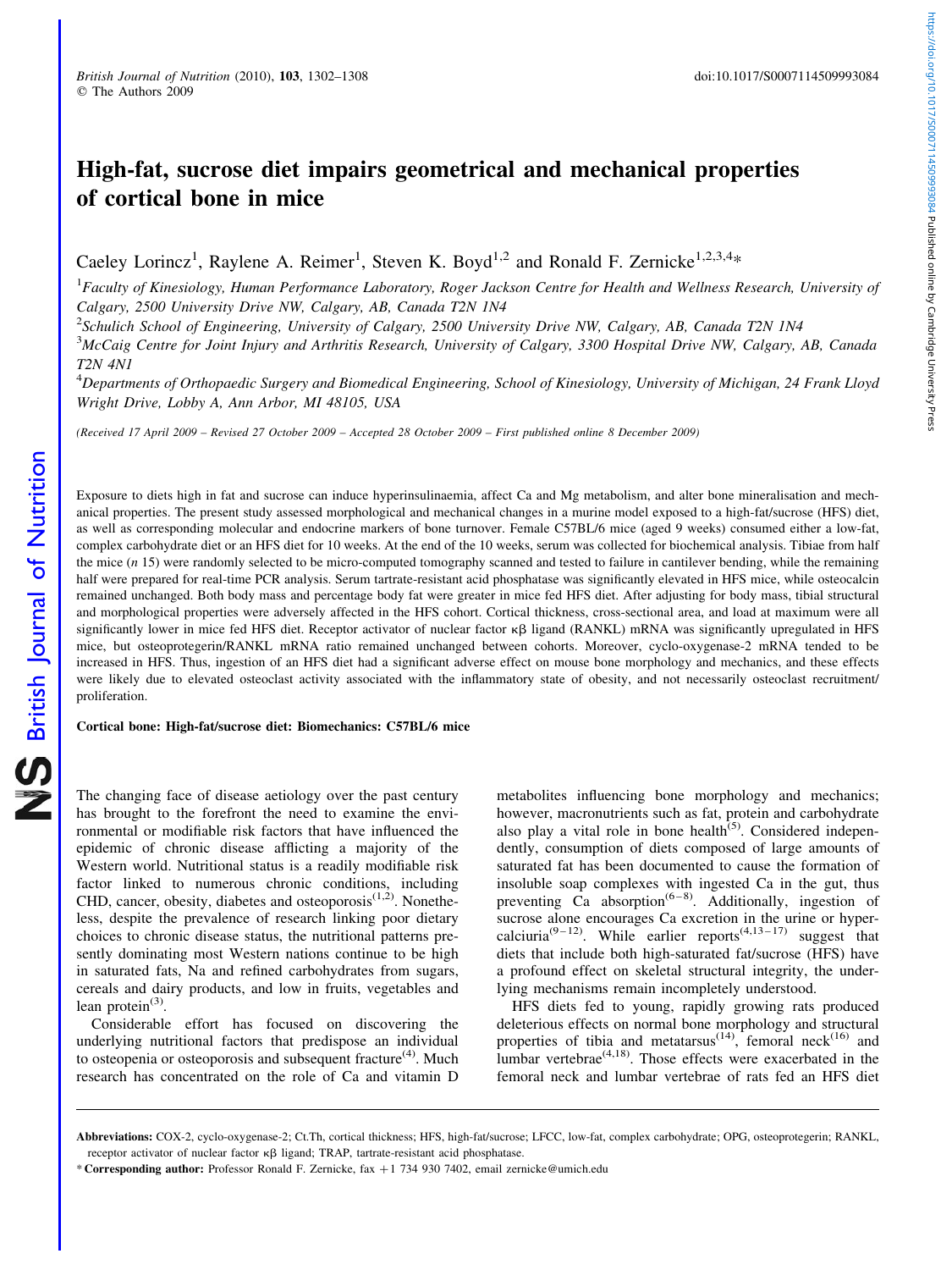long term, suggesting that the skeleton did not positively adapt to this nutritional diet regimen to mitigate osteopenia over the lifespan $(15)$ .

To date, however, reports examining the effects of an HFS diet on bone mechanical properties and morphology have not investigated the concurrent effect on expression of regulators of osteoclast function associated with chronic consumption. Therefore, the objective of the present study was to investigate the effects of consuming an HFS diet on bone mechanical and morphological properties, in conjunction with molecular and biochemical markers of bone turnover and homoeostasis in a skeletally immature murine model.

## Experimental methods

# Animal model

Sixty inbred female C57BL/6 mice (6 weeks) were obtained from Charles River Canada (LaSalle, QC, Canada). All mice were allowed free cage activity for 13 weeks (3 weeks for acclimatisation and 10 weeks for diet consumption), housed in a pathogen-free environment located within the Single Mouse Barrier Unit at the Heritage Medical Research Building (Calgary, AB, Canada) until euthanisation at the age of 19 weeks. Each cage  $(44 \times 25 \times 16 \text{ cm}^3)$  housed five mice. The light–dark cycle was 12:12 from 07.00 to 19.00 hours; ambient temperature varied between 21 and  $25^{\circ}$ C, and relative humidity was 60 %. All experimental procedures involving animals were approved by the University of Calgary Animal Care Committee and conformed to the Guide for the Care and Use of Laboratory Animals.

## Dietary regimen

After 3 weeks of a baseline period, mice (approximately 20 g) were randomly assigned to one of two dietary groupings: a HFS diet group  $(n \t30)$  or a low-fat, complex carbohydrate (LFCC) diet group (n 30). Both diets were custom-prepared (Teklad Corporation, Madison, WI, USA; TD.85 080: LFCC diet, TD.83 402: HFS diet; Table 1) and were selected based on prior research<sup> $(19,20,21)$ </sup>. Diets were designed to differ in energy density in order to address differences in bone mechanical

|  |  |  | Table 1. Diet composition |
|--|--|--|---------------------------|
|--|--|--|---------------------------|

| Ingredient (g/kg)                  | <b>LFCC</b> diet | HFS diet |
|------------------------------------|------------------|----------|
| Casein                             | 247.8            | $250-0$  |
| DL-Met                             | 2.5              | 2.5      |
| Sucrose                            | ი ი              | 472.5    |
| Maize starch                       | 649.0            | $0-0$    |
| I ard                              | 17.7             | 190.0    |
| Maize oil                          | $18-0$           | $20-0$   |
| Cellulose (fibre)                  | $20-0$           | $20-0$   |
| Mineral mix (catalogue no. 170915) | $35-0$           | $35-0$   |
| Vitamin mix (catalogue no. 40 060) | $10-0$           | $10-0$   |
| Energy content (kJ/g)              | 15.06            | 20.08    |

LFCC, low-fat, complex carbohydrate; HFS, high-fat/sucrose.

Diets were custom prepared by Teklad Corporation (Madison, WI, USA). Energy composition of the LFCC v. HFS diets, respectively, were: complex carbohydrate (68·0 v. 0 %), sucrose (0 v. 39·5 %), fat (6 v. 39·5 %) and protein  $(26 \times 21 \%)$ 

properties between a high-energy-dense diet (HFS) and a lowenergy-dense diet (LFCC). Ca (17·5 g/kg diet) and vitamin D (19 824 units/kg diet) contents were similar between diets. Lard was used in the present study to increase saturated fat content and had the following fatty acid composition: oleic acid, 46 %; palmitic acid, 26·5 %; stearic acid, 12·5 %; linoleic acid, 12 %; linolenic acid, 1·5 %; myristic acid, 1·5 %. Maize oil was composed of: oleic acid, 30·7 %; palmitic acid, 12·1 %; stearic acid, 2·2 %; linoleic acid, 54 %; linolenic acid, 1 %. Food and water were provided ad libitum. Mice remained on their respective diets for 10 weeks as per previous study protocols<sup>(4,13,14,17)</sup>

#### Blood collection

On the day of euthanisation, mice were anaesthetised with isoflurane, and blood sampled via cardiac puncture. Blood was collected in standard serum vacutainers (Becton Dickinson Vacutainer systems, Franklin Lakes, NJ, USA) and centrifuged for 10 min at 1500 g. Serum was stored at  $-80^{\circ}$ C for subsequent analysis. Mice were euthanised via cervical dislocation.

#### Biochemical analysis

As a measure of bone formation, serum concentrations of osteocalcin were determined by a sandwich ELISA (Biomedical Technologies Inc., Stoughton, MA, USA) with a sensitivity of 1 ng/ml. The intra-assay CV was 8·0 %. Serum tartrateresistant acid phosphatase (TRAP) activity was measured by ELISA (Mouse TRAP Assay, SBA Sciences, Turku, Finland) as a measure of bone resorption. The sensitivity of this measurement was 0·1 U/l, and the intra-assay CV was 4·8 %. As a control outcome variable and to ensure healthy kidney function, intact parathyroid hormone concentration in serum was measured by an ELISA (Immutopics, San Clemente, CA, USA). The sensitivity of the measurement was 3 pg/ml. The intra-assay CV was 2·8 %. Due to the small volume of serum available per mouse, 1, 25-dihydroxyvitamin  $D_3$  was difficult to measure. As such, reflection of total body vitamin D status among the mice was tested via measurement of serum 25-hydroxyvitamin  $D_3$  (25-OH vitamin  $D_3$ )<sup>(22)</sup>. The 25-OH vitamin  $D_3$  was measured by an RIA (Diasorin, Still Water, MN, USA). Sensitivity of the assay was 1·5 ng/ml, and the intra-assay CV was 3·5 %.

### Tissue collection and storage

Upon euthanisation, half of the mice from each dietary cohort (LFCC and HFS) were randomly assigned to have their tibiae used for real-time PCR analysis (LFCC  $= 15$ ; HFS  $= 15$ ) or for biomechanical and morphological indices of bone adaptation (LFCC  $= 15$ ; HFS  $= 15$ ). The right and left tibiae of all mice were disarticulated at the knee and ankle joints, and cleaned of all non-osseous tissue. For mice allocated to realtime PCR analysis, cleaned tibiae were immediately placed in labelled 1·5 ml tubes (Fischer Scientific Ltd, Nepean, ON, Canada), snap frozen in liquid nitrogen and stored at  $-80^{\circ}$ C until further analysis. For mice allocated to biomechanical and morphological testing, tibiae were cleaned and wrapped in gauze soaked in saline (50 mM potassium phosphate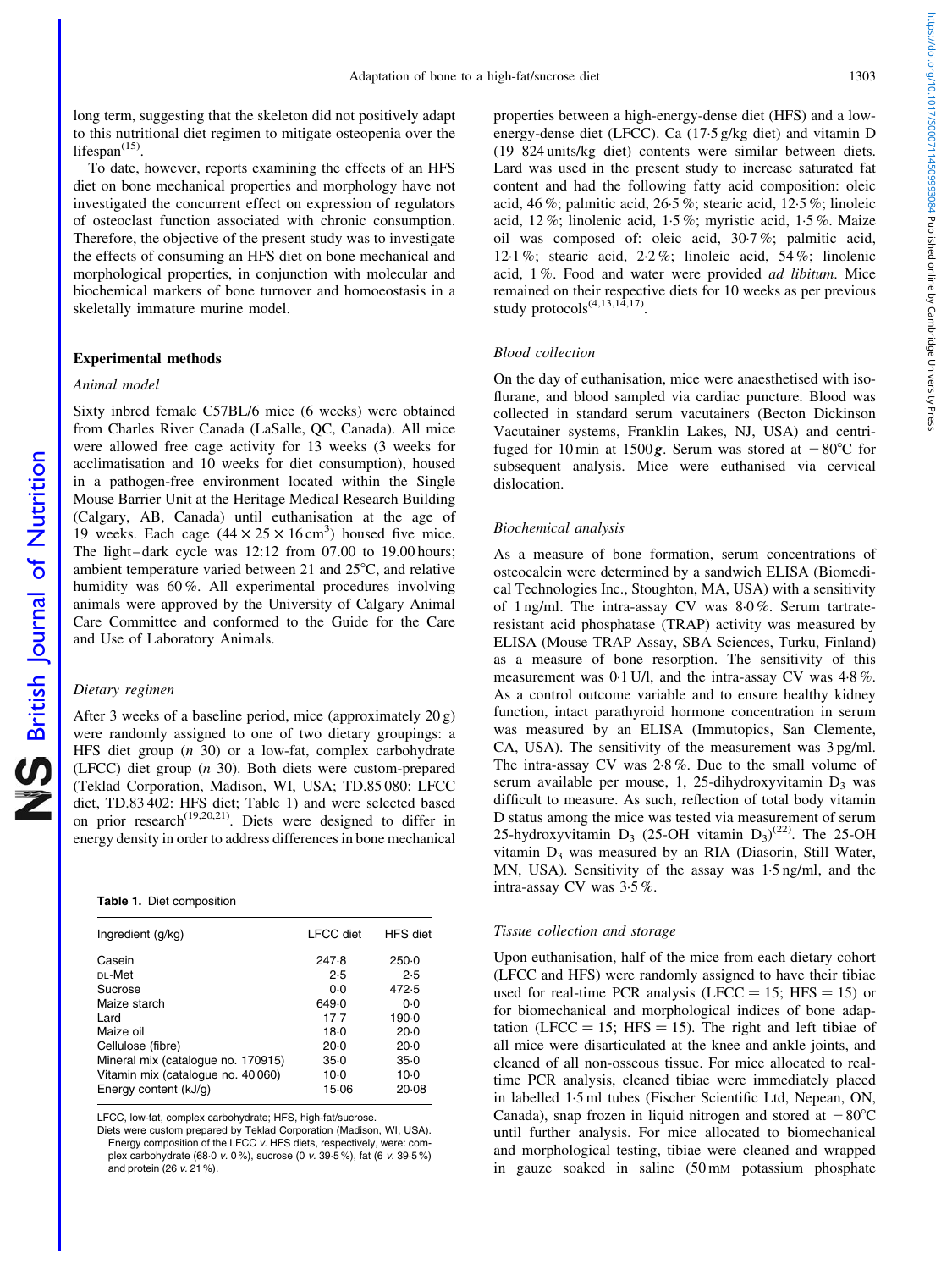British Journal of Nutrition

NS British Journal of Nutrition

buffer solution, pH 7·4; PBS), hermetically sealed and stored at  $-20^{\circ}$ C until further analysis.

## Microstructural imaging

Tibiae allocated to the biomechanical and morphological grouping were analysed by micro-computed tomography. Frozen tibiae were thawed at room temperature for at least an hour before scanning. Proximal right tibiae were immobilised in a micro-computed tomography jig hand constructed from foam. The jig was formed in the shape of a revolver bullet chamber to hold five tibiae for analysis at one time. Bones were aligned at the level of the tibial plateau, using the scout view, within the jig to ensure similar scanning regions. Scans were performed (vivaCT 40, Scanco Medical AG, Bruettisellen, Switzerland) with an effective energy of 55 kVp and 109 mA, integration time of 200 ms, and a nominal isotropic resolution of  $10.5 \mu m$ .

Four-hundred and twenty-two slices were captured, equivalent to approximately 4·4 mm of the tibial mid-shaft length, measured proximal to the tibia–fibular junction. Bone tissue was identified within the image using semi-automated contouring. Before evaluation, bone images were Gaussian filtered (support of 2 and standard deviation of 1·2) and mineralised tissue was extracted using a global threshold (22·4 % of the maximal image value). All image processing was performed by the Image Processing Library Software (Scanco Medical AG). Tibial images were evaluated for cortical thickness (Ct.Th), cortical cross-sectional area and cortical bone mineral density. Upon completion of each scan, tibiae were saturated in PBS, hermetically sealed and returned to  $-20^{\circ}$ C for storage until mechanical testing.

## Mechanical testing: three-point bending

Tibial geometry permits more stable and repeatable placement of the diaphyseal shaft on the loading span than the femoral diaphysis, which is more circular in cross section<sup>(23)</sup>. On the day of mechanical testing, tibiae were thawed in  $22^{\circ}$ C PBS for at least 1 h. Tibial length was measured  $(\pm 0.01 \text{ mm})$ using digital callipers (Model 14-648-17, Fisher Scientific, Ottawa, ON, Canada). When each specimen was thawed, the round-surfaced cross head probe of a servo-controlled electromechanical testing system (Model 1122, Instron Corp., Canton, MA, USA) contacted the medial tibial surface at its longitudinal midpoint, between a 6 mm loading span<sup>(2,24,25)</sup>. Testing order was stratified based on dietary cohort, and load was applied at  $0.17 \text{ mm/s}^{(1,25)}$  with a 50 kg compression load cell (Instron 2511-203; Instron Corp., Canton, MA, USA) until failure. Load–deformation curves were digitised (200 Hz; Dataq Instruments, DI-730 Series, Akron, OH, USA), and structural properties such as tibial maximal load, load at proportional limit and energy to failure were determined. Material properties such as stress at proportional limit, stress at maximal load and flexural rigidity were calculated $^{(26,27)}$ 

## Real-time PCR

Tibiae designated for real-time PCR were removed from  $-80^{\circ}$ C and reduced to powder form using a liquid

nitrogen-cooled Braun Mikro-Dismembrator Vessel (B. Braun Biotech International, Allentown, PA, USA). Total RNA was extracted from samples using TRIzol Reagent (Invitrogen, Carlsbad, CA, USA). RNA was quantified using Ribogreen, and reverse transcription was performed using the Omniscript RT Kit (Qiagen, Mississauga, ON, Canada)<sup>(28)</sup>. The same number of samples for each cDNA was analysed to prevent bias in the results. Each sample was analysed in triplicate in a total reaction volume of  $25 \mu l$  consisting of  $5 \mu l$  dilute cDNA  $(1:10)$  and  $20 \mu$ l Master Mix. The Master Mix contained  $2.5 \mu$ l of  $10 \times$  PCR buffer,  $1.5 \mu$ l of  $50 \text{ mmol/l}$ MgCl<sub>2</sub>,  $0.05 \text{ µl}$  of 100 mmol/l dNTPs,  $2.5 \text{ µl}$  sybergreen (1:5000),  $1.0 \mu$ l fluoroscein (1:10 000),  $0.2 \mu$ l Taq DNA polymerase (Invitrogen) and the required amount of forward and reverse primers. The primer sequences for genes of interest such as receptor activator of nuclear factor  $\kappa\beta$  ligand (RANKL), osteoprotegerin (OPG), cyclo-oxygenase-2 (COX-2), cathepsin  $K$  and PPAR- $\gamma$  are available upon request from the investigators. Reactions were run on an iCycler thermal cycler (Bio-Rad, CA, USA) using the following cycling conditions:  $95^{\circ}$ C for 1:30 min and 40 cycles at 95 $\degree$ C for 25 s, 60 $\degree$ C for 20 s and 72 $\degree$ C for 20 s. For each experiment, a non-template reaction was included as negative control. Glyceraldehyde-3-phosphate dehydrogenase primers were included in the reaction as internal controls for all genes. The specificity of the PCR was confirmed by melting curves analysis of the products. The threshold cycle values  $(C<sub>t</sub>)$  were determined at the same fluorescence threshold line for each gene.  $C_t$  values were transformed into fold change. The mRNA expression, measured in arbitrary units, of the target gene relative to the control was determined using the  $2^{-C_t}$  method<sup>(29)</sup>.

## Body composition

Percentage body fat was determined for all mice, and the analysis included the entire carcass (less the lower limbs that had been removed for the aforementioned analyses). Scans of the bodies were performed using micro-CT (XtremeCT, Scanco Medical AG) with settings of 100 ms integration time and beam energy of 60 kVp and 1 mA providing a nominal isotropic resolution of  $82 \mu m$ . The data were resampled by a factor of 2 due to hardware constraints, and Gaussian filtered (sigma 1·2 and support of 2) to reduce noise. The resulting images were segmented using a custom algorithm that utilised global thresholds to capture the lean and mineralised tissue (61/1000) separately from the entire body mass (24/1000). Subtracting the volume represented by the former output from the latter resulted in the total volumetric body fat from which percentage body fat was determined.

### **Statistics**

For morphological, mechanical and histological data, differences between LFCC and HFS dietary cohorts were assessed using independent  $t$  tests. Statistical significance was corrected for multiple t tests by dividing the experiment-wise  $\alpha$ -level  $(0.05)$  by the number of t tests per variable set. Molecular analysis was completed using a one-way ANOVA. Data are presented as means and standard deviations. Data analysis was performed using SPSS 15.0 for Windows (SPSS Inc., Chicago, IL, USA).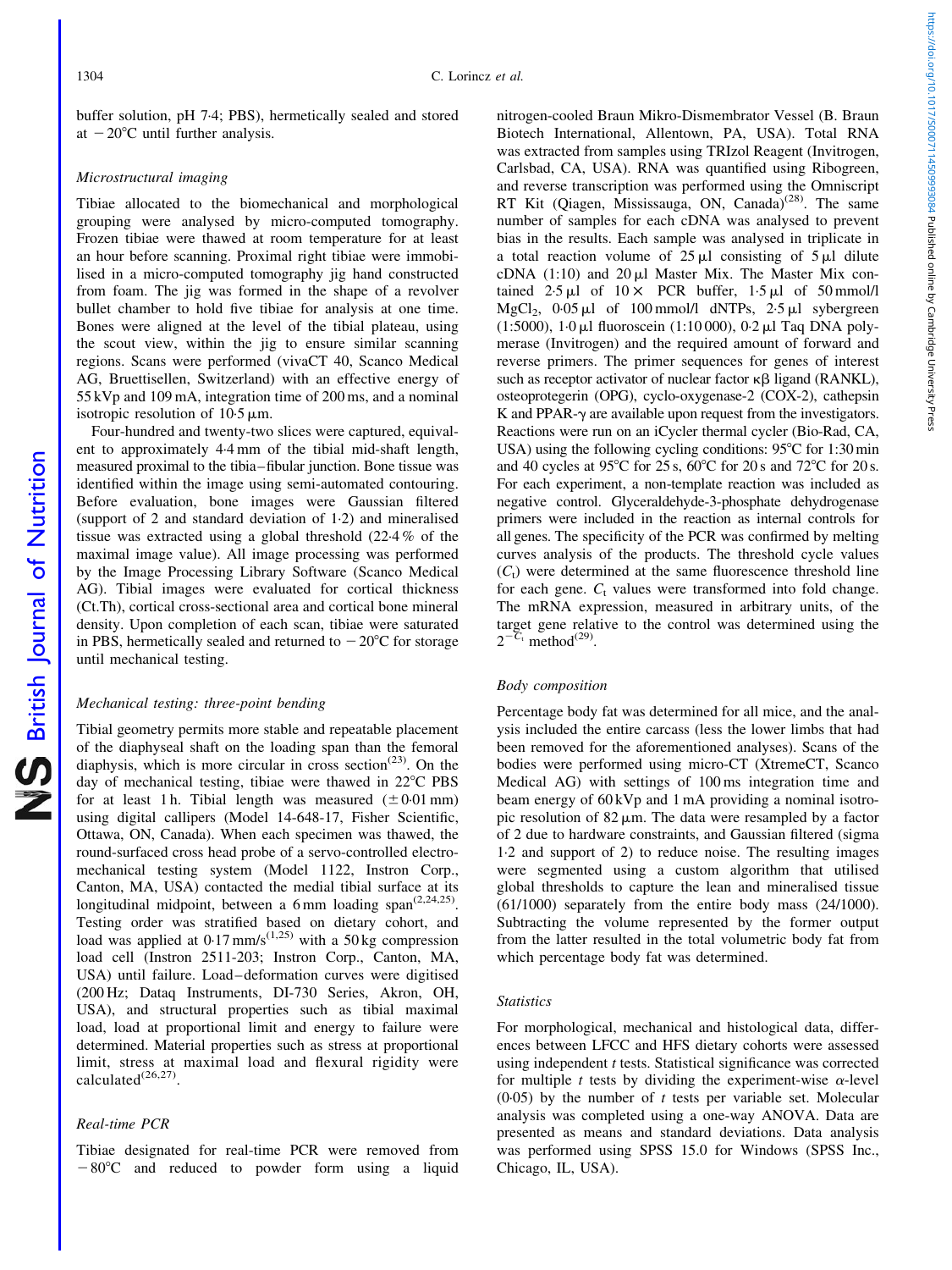#### **Results**

## Body mass

Baseline body mass was not significantly different between LFCC and HFS cohorts; however, at the end of the 10-week diet intervention, the average body mass of the HFS cohort was greater than the LFCC cohort by approximately 40 %  $(35.7 \text{ (SD 4.0)} \text{ v. } 25.3 \text{ (SD 2.4)} \text{ g, respectively; } P < 0.001$ . Percentage body fat was also  $14.9$  (SD  $2.0$ )% greater in the HFS v. LFCC cohort  $(P<0.001)$ . As bone mineral density and bone size are influenced by total body mass<sup> $(30)$ </sup>, and as bone mineral density influences bone strength<sup>(31)</sup>, structural properties presented below were adjusted (divided by grams of body mass) as has been done previously in studies where body weight differs substantially between groups<sup>(15,24,25,32–35)</sup>.

#### Biochemical markers of bone turnover

No significant differences were found between HFS and LFCC groups for serum levels of intact PTH, 25-hydroxyvitamin  $D_3$ or osteocalcin. TRAP activity, however, was elevated 30 % in the HFS v. the LFCC cohort  $(P=0.01;$  Table 2).

#### Tibial geometrics and mechanics

Tibial geometrical parameters included tibial mass, length, mid-shaft cross-sectional area and  $Ct$ . There were no significant differences in geometric, structural or material properties between HFS and LFCC cohorts using data unadjusted for body mass differences (Table 3). There were significant differences in total body mass between the two groups, and data were, therefore, normalised to total body mass. This normalisation has been performed by others with interventions that caused marked differences in body mass between groups (i.e. energy restriction, conjugated linoleic acid and genetically lean v. obese rodents<sup> $(24,37)$ </sup>). When adjusted for total body mass, relative tibial mid-diaphyseal cortical bone morphology was significantly impaired in the HFS cohort. Consumption of an HFS diet led to a 28 % reduction in Ct. Th compared to mice fed a LFCC diet  $(P<0.0011;$  [Fig. 1\)](#page-4-0) as well as a 25 % reduction in mid-shaft cross-sectional area  $(P<0.001$ ; [Fig. 1](#page-4-0)). Relative load at maximum was 23% lower in the HFS cohort relative to their LFCC counterparts  $(P<0.001$ ; [Fig. 1\)](#page-4-0). As well, adjusted energy to failure and flexural rigidity were significantly compromised in HFS mice ([Table 4\)](#page-4-0).

Table 2. Serum concentrations of biochemical markers of bone turnover (Mean values and standard deviations,  $n$  30)

|                                                                                   |                                    | <b>LFCC</b>                   |                                  | <b>HFS</b>                     |  |
|-----------------------------------------------------------------------------------|------------------------------------|-------------------------------|----------------------------------|--------------------------------|--|
|                                                                                   | Mean                               | SD                            | Mean                             | SD                             |  |
| $i$ PTH $(ng/l)$<br>25-Hydroxyvitamin $D_3$ (nmol/l)<br>TRAP (U/I)<br>OC (nmol/l) | $161-3$<br>$75-6$<br>4.6<br>$10-4$ | 141.4<br>11.2<br>1.2<br>$3-0$ | $160-8$<br>73.6<br>$6.0*$<br>9.7 | $125 - 7$<br>7.5<br>1.7<br>2.5 |  |

LFCC, low-fat, complex carbohydrate; HFS, high-fat/sucrose; iPTH, intact parathyroid hormone; TRAP, tartrate-resistant acid phosphatase; OC, osteocalcin.

\* Mean value was significantly different ( $P<0.05$ ).

Table 3. Tibial cortical geometry and mechanics (Mean values and standard deviations,  $n$  15)

|                                            | LFCC   |        | <b>HFS</b> |       |
|--------------------------------------------|--------|--------|------------|-------|
|                                            | Mean   | SD     | Mean       | SD    |
| Geometrical                                |        |        |            |       |
| Tibial mass (mg)                           | 48 1   | 4.5    | $49.3*$    | 4.2   |
| Tibial length (mm)                         | 17.7   | 0.3    | $17.7*$    | 0.3   |
| Cortical thickness $(\mu m)$               | 206-11 | $8-1$  | $210.0*$   | 13 0  |
| Cross-sectional area (mm <sup>2</sup> )    | 0.60   | 0.04   | $0.64*$    | 0.06  |
| Structural                                 |        |        |            |       |
| Maximal load (N)                           | 29.1   | $3-1$  | $32.1*$    | 3.8   |
| Energy to failure (N mm)                   | 12.3   | $4-0$  | $9.9*$     | $4-6$ |
| Material                                   |        |        |            |       |
| Maximal stress (KPa)                       | 429.8  | 35.8   | 451.6      | 71.0  |
| Flexural rigidity (N mm <sup>2</sup> )     | 851.0  | 126.8  | 827.1*     | 168.9 |
| Bone mineral density (mg/cm <sup>3</sup> ) | 1206-1 | $13-1$ | 1197-1     | 16.6  |

LFCC, low-fat, complex carbohydrate; HFS, high-fat/sucrose.

\* Mean values are significantly different when adjusted for body mass ( $P < 0.001$ ), values presented in [Table 4](#page-4-0).

#### mRNA expression

Expression of RANKL mRNA was significantly upregulated approximately 36 % in the HFS mice when compared to the LFCC mice  $(P<0.05)$ , while the slightly elevated expression of OPG mRNA in HFS mice was NS  $(P=0.10;$  [Fig. 2](#page-4-0)). When considered together, the OPG/RANKL mRNA ratio was not affected by consumption of an HFS diet  $(P=0.89)$ ; [Fig. 2\)](#page-4-0). COX-2 mRNA expression, although 52 % higher in HFS mice relative to their LFCC counterparts, was NS  $(P=0.07;$  [Fig. 2](#page-4-0)). In addition, mRNA expression of cathepsin K and PPAR- $\gamma$  was not significantly different between dietary cohorts.

## Discussion

The HFS diet selected for the present study was based on a plethora of data regarding the ability of this diet to induce obesity in rodents<sup> $(19,20,38,39)$ </sup>, and adversely affect skeletal structural integrity $(4,5,14-16)$ . According to the most recent Canadian Community Health Survey, the average Canadian consumes 17 % of energy from protein, 51 % from carbohydrate and 32% from fat, of which 10% is saturated fat. However, there is a considerable segment of the population (a substantial subset of whom are adolescent) that habitually consumes fast food, for which the macronutrient composition is much closer to that consumed by our HFS mice (39·5 % of energy from sucrose and 39·5 % from saturated fat). Fast food comprises a growing portion of food eaten outside the home. Over one-third of North Americans report having eaten fast food on any given day, while 7% eat fast food daily<sup>(40)</sup>. Nutritional analysis shows fast food to be high in fat, saturated fat, energy density, fructose and glycaemic index, yet poor in fibre, vitamins A and C and  $Ca<sup>(41)</sup>$ . Over the past 20 years, sugared beverage intake has increased  $70\%$  in children aged 2–18 and 83% in young adults aged 19–36<sup>(42)</sup>. Based on these data, the experimental diets examined in skeletally immature female mice in the present study are relevant to a sub-portion of the population – the one considered at greatest risk.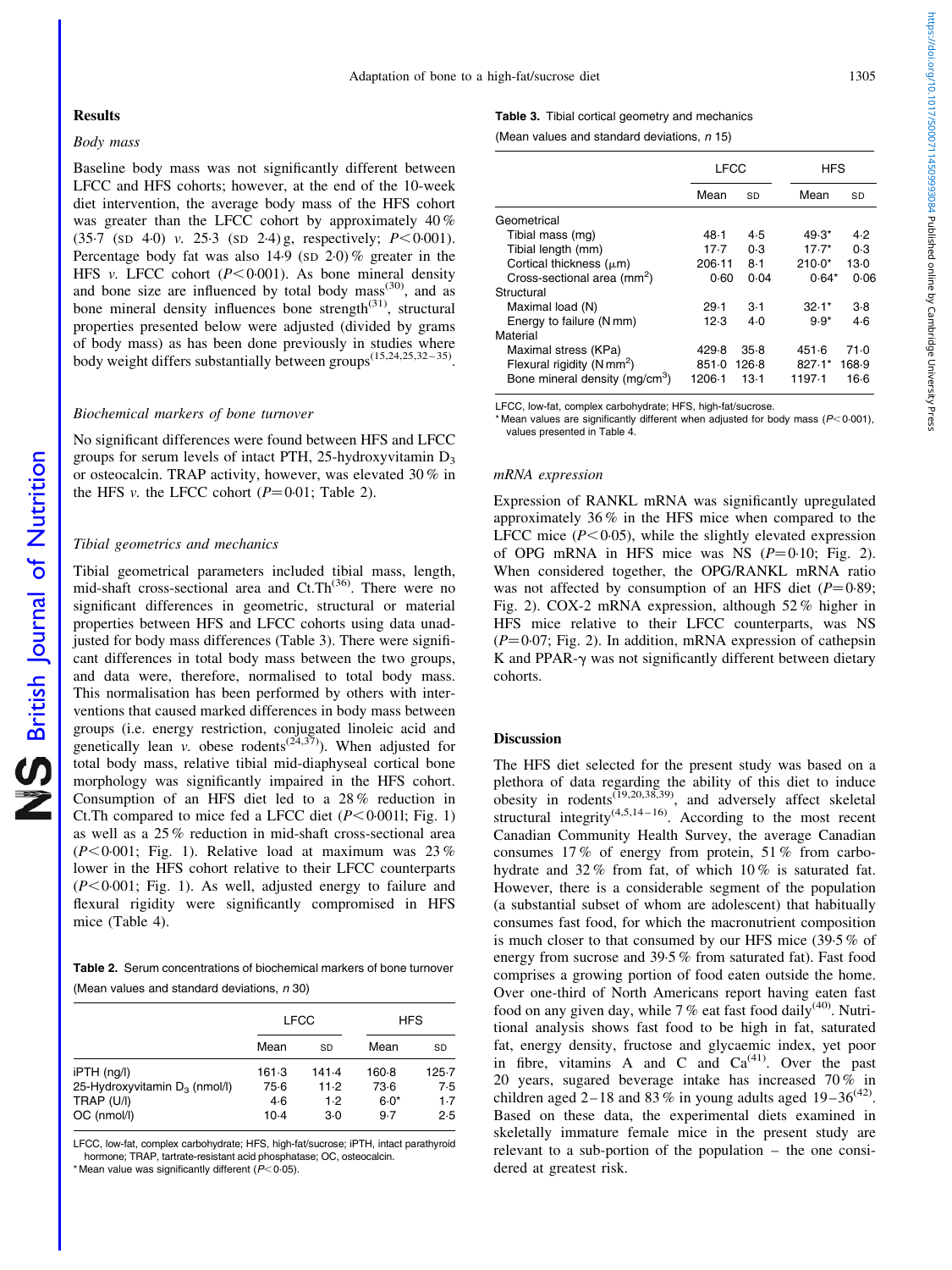<span id="page-4-0"></span>

Fig. 1. Low-fat, complex carbohydrate (LFCC) v. high-fat/sucrose (HFS) tibital mid-shaft cortical thickness, mid-shaft cross-sectional area and maximal load. Results are expressed as means and standard deviations (n 15). Maximal load was reduced by a factor of 100 to fit on the graph. \* Mean value was significantly different ( $P$ <0.05).  $\boxdot$ , LFCC;  $\blacksquare$ , HFS.

Morphological findings in female rodents fed a HFS diet v. those fed a LFCC diet have been previously reported for either shorter (10 weeks in rats) or longer term (2 years) relative duration. Salem et al. <sup>(4)</sup> reported a decrease of 11 % in cross-sectional area of  $L_6$  vertebrae of rats fed an HFS diet for 10 weeks. Moreover, vertebral heights and volumes were substantially diminished in that  $\operatorname{group}^{(4,15)}$ . Conversely, Li et al.  $(14)$  found no significant change in the cross-sectional area of the tibiae of female rats fed an HFS diet for 10 weeks. Our data showing a 25 % reduction in relative tibial cross-sectional area in HFS mice may be related to the animal model and comparative duration of the experiment with respect to the animals' typical lifespan; as previous reports found exacerbation of adverse skeletal effects with prolonged ingestion of HFS diet<sup>(15)</sup>.

In agreement with the observations of a reduced cross-sectional cortical area in the HFS mice, we also observed reduced tibial Ct.Th with HFS. Previous reports noted reduced cortical/ trabecular bone ratios in the femoral neck of rats fed an HFS diet<sup>(9,15)</sup>, similar to the substantial decrease (28 %) in the relative tibial diaphyseal Ct.Th observed in the present study. However, as no direct measurements of tibial Ct.Th were examined previously, a direct comparison to those data is not possible.

Table 4. Body mass-adjusted tibial geometry and mechanics (Mean values and standard deviations,  $n$  15)

|                                               | <b>LFCC</b> |             |          | <b>HFS</b> |  |
|-----------------------------------------------|-------------|-------------|----------|------------|--|
|                                               | Mean        | SD          | Mean     | SD         |  |
| Geometrical                                   |             |             |          |            |  |
| Tibial mass (mg/g)                            | 1.9         | 0.2         | $1.4*$   | 0.1        |  |
| Tibial length (mm/g)                          | 0.71        | 0.07        | $0.50*$  | 0.06       |  |
| Cortical thickness $(\mu m/q)$                | 8.2         | 1 $\cdot$ 0 | $5.9*$   | 0.7        |  |
| Cross-sectional area $\text{(mm}^2\text{/q)}$ | 0.024       | 0.002       | $0.017*$ | 0.002      |  |
| Structural                                    |             |             |          |            |  |
| Maximal load (N/g)                            | 1.2         | 0.08        | $0.9*$   | 0.13       |  |
| Energy to failure (N mm/g)                    | 0.51        | 0.2         | $0.29*$  | 0.2        |  |
| Flexural rigidity (N mm <sup>2</sup> /g)      | 34.5        | 5.9         | $23.4*$  | $5-4$      |  |

LFCC, low-fat, complex carbohydrate; HFS, high-fat/sucrose.

\* Mean values are significantly different when adjusted for body mass ( $P$  < 0.001).

The 23 % decrease in relative tibial maximal load measured in HFS mice in the present study was likely linked to the observed compromised morphological properties of this cohort<sup>(14)</sup>. Previously, Zernicke *et al.*  $(15)$  reported substantial decreases in relative load at maximum in  $L<sub>6</sub>$  vertebrae and in the femoral neck of HFS rats. The large deficits in maximal load reported in the Zernicke study were likely accounted for by anatomic location, bone type and length of study (2 years v. 10 weeks in the present study).

The high-saturated fat content of the current diet also likely contributed to the skeletal decrements observed in HFS mice. Early studies showed that increased levels of saturated fat in the diet impair Ca absorption in the gut via formation of insoluble soaps<sup> $(6,7,43)$ </sup>. As the diet in the present study was high in both sucrose and in SFA such as stearic and palmitic acids, the reductions in the morphological and structural properties observed in the bones of our mice were likely associated with intestinal soap formation as well as altered mineral metabolism, ultimately adversely affecting both Ca absorption and Ca retention.

Serum TRAP (a marker of bone resorption<sup> $(44)$ </sup>) levels were significantly elevated in HFS mice relative to controls. Given that serum osteocalcin (a marker of bone formation<sup> $(45)$ </sup>) levels were not different between cohorts, it appears that ingesting an HFS diet may have disrupted the balance between bone formation and resorption, favouring resorption. Although definitive conclusions cannot be made with the current data alone, greater bone resorption (i.e. osteoclast activity) in the HFS mice supports the present findings of reduced crosssectional area and Ct.Th, leading to structurally compromised skeletal tissue, with potentially elevated resorption at the endosteum and/or the periosteum.

Upregulation of RANKL mRNA in the HFS fed mice may be indicative of increased bone turnover and subsequent loss in this cohort. Whether this is a response to ingesting an HFS diet directly remains to be determined. Elevated OPG mRNA in the HFS cohort, although NS  $(P=0.10)$ , may be due to the increases in leptin circulation associated with inducing obesity in rodents fed an HFS diet. As such, we found no significant differences in the OPG/RANKL mRNA ratio in the HFS v. the LFCC mice. These data may suggest that the



RANKL OPG OPG/RANKL COX-2

 $\overline{0}$ 

2

4

mRNA expression (arbitrary units)

mRNA expression (arbitrary units)

6

\*

8

10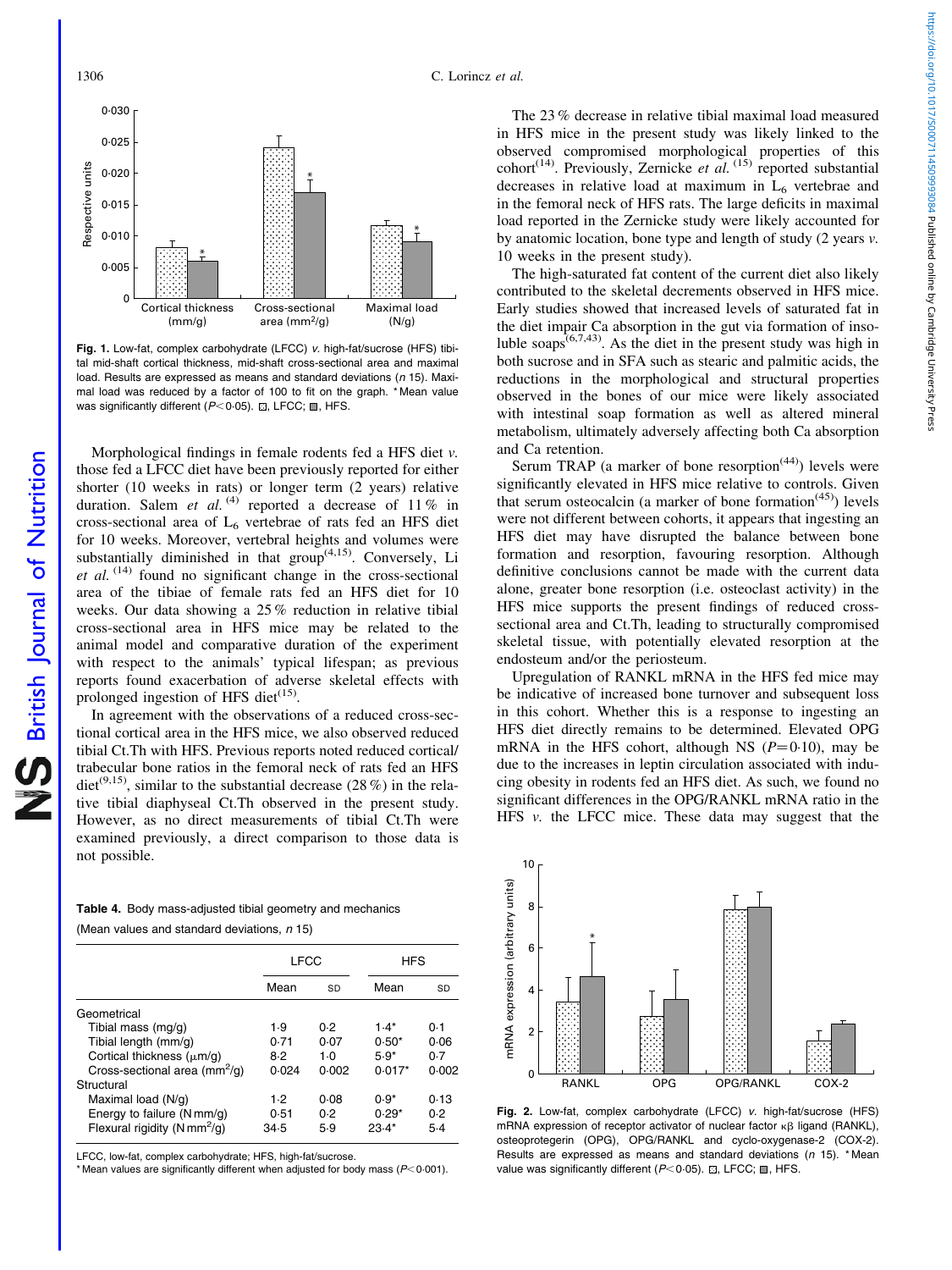elevation in osteoclast activity measured in the serum of the HFS mice was not due to perturbations in the OPG/RANKL axis, but rather to an alternate molecular/biochemical pathway, perhaps associated with the chronic inflammatory state incurred by inducing obesity in the HFS mice.

The role of pro-inflammatory cytokines such as  $TNF-\alpha$  and their function in bone resorption may provide an alternate explanation for the increase in TRAP activity measured in the HFS mice in the present study. Increases in TNF- $\alpha$  are associated with negative changes in bone metabolism. It has recently been documented that ingestion of diets high in saturated fat can increase the release of  $TNF-\alpha$  from adipose tissue $^{(21,46)}$  and that expression increases with level of obesity $(47)$ . As the HFS mice in the present study were largely overweight and ingesting substantial amounts of saturated fat, this cohort likely experienced an elevated level of proinflammatory cytokines, partially accounting for the large elevations in bone resorptive activity, as measured by serum TRAP, but not OPG/RANKL mRNA ratios.

COX-2 mRNA expression was approximately 52 % greater in mice fed an HFS diet. These data agree with a theory of pathologic inflammatory bone resorption created by inducing obesity in the HFS mice as inflammatory mediators, including TNF- $\alpha$  are known stimulators of COX-2 expression<sup>(48)</sup>. During chronic inflammatory states, PG (mainly  $PGE<sub>2</sub>$ ) can stimulate bone resorption by increasing the amount and functional activity of osteoclasts<sup> $(49-51)$ </sup>. As such, it is possible that an induced inflammatory state in the HFS mice may be associated with the noted elevations in RANKL and COX-2 mRNA. Moreover, this would agree with the findings of compromised morphological and structural indices of strength, in addition to elevated levels of osteoclast activity noted in the serum of the HFS animals.

A notable limitation of the present study was the lack of an 'absolute' control (i.e. a group fed only standard chow or AIN-93 in addition to LFCC and HFS groups). The current diet formulations used a combination of maize oil and lard and more closely resembled the SFA and PUFA profiles of the AIN-76 diet. The most recent rodent dietary recommendations (based on AIN-93 diet) endorse the use of soyabean oil to improve the linolenic acid content. Given that essential fatty acids affect bone metabolism, it cannot be ruled out that there were adverse effects of low  $n-3$  fatty acid content in the present study. Another limitation was the lack of food intake data. While it has been established that rodents fed a HFS diet will consume more energy than those fed a diet of normal energy density (similar to our LFCC), we did not have a group of animals consuming a standard chow diet to make direct comparison for the bone parameters measured in the present study.

In summary, the present findings indicated that in the skeletally immature female mouse, ingestion of an HFS diet for 10 weeks markedly reduced tibial structural integrity. Despite the significantly greater body mass of the HFS mice, tibiae were morphologically and structurally inferior to the bones of the LFCC group. Blood data suggested that attenuated bone accretion was likely due to elevated bone resorptive activity in the HFS mice, without affecting the process of bone formation. It appeared that ingestion of a HFS diet did not adversely affect the OPG/RANKL mRNA ratio of young mice, as RANKL and OPG mRNA were elevated to similar extents. However, COX-2 mRNA expression was also elevated, suggesting that the inflammatory state of obesity induced by chronic consumption of a HFS diet may have contributed to resorptive bone loss. Nonetheless, the importance of diet-related changes on skeletal integrity and the significance of consuming a diet rich in saturated fats and refined sugar with respect to bone development and maintenance have potential clinical implications, and, therefore, need to be further investigated to identify key elements associated with diet-related bone loss and to promote non-pharmacological methods of preserving bone mass across a lifespan.

#### Acknowledgements

We thank Marjolein Blaauboer, Josh Klinck, Paul Sciore and Kristine Lee for their technical assistance. The authors declare no conflict of interest. C. L. executed all experimental techniques, animal handling, analysis of structural, geometrical and haematological data, and drafted the manuscript. R. A. R. analysed molecular data and edited the manuscript. S. K. B. analysed scanning/image data and edited the manuscript. R. F. Z. obtained funding for the study, interpreted data and edited the manuscript. The present study was supported by the Natural Science and Engineering Research Council of Canada, the Canadian Institutes for Health Research, the Alberta Heritage Foundation for Medical Research and the Wood Professorship for Joint Injury Research.

## References

- 1. El-Sohemy A (2007) Nutrigenetics. Forum Nutr 60, 25–30.
- 2. Desiere F (2004) Towards a systems biology understanding of human health: interplay between genotype, environment and nutrition. Biotechnol Annu Rev 10, 51–84.
- 3. Eaton SB (2000) Paleolithic vs. modern diets-selected pathophysiological implications. Eur J Nutr 39, 67–70.
- 4. Salem GJ, Zernicke RF & Barnard RJ (1992) Diet-related changes in mechanical properties of rat vertebrae. Am J Physiol 262 (2 Pt 2), R318–R321.
- 5. Wohl GR, Loehrke L, Watkins BA, et al. (1998) Effects of high-fat diet on mature bone mineral content, structure, and mechanical properties. Calcif Tissue Int 63, 74–79.
- 6. French CE (1942) The interrelation of calcium and fat utilization in the growing albino rat. J Nutr 23, 375–384.
- 7. Tadayyon B & Lutwak L (1969) Interrelationship of triglycerides with calcium, magnesium and phosphorus in the rat. J Nutr 97, 246–254.
- 8. Atteh JO & Leeson S (1984) Effects of dietary saturated or unsaturated fatty acids and calcium levels on performance and mineral metabolism of broiler chicks. Poult Sci 63, 2252–2260.
- 9. Holl MG & Allen LH (1987) Sucrose ingestion, insulin response and mineral metabolism in humans. J Nutr 117, 1229–1233.
- 10. Wood RJ & Allen LH (1983) Evidence for insulin involvement in arginine- and glucose-induced hypercalciuria in the rat. J Nutr 113, 1561–1567.
- 11. Tjaderhane L & Larmas M (1998) A high sucrose diet decreases the mechanical strength of bones in growing rats. J Nutr 128, 1807–1810.
- 12. Lemann J Jr, Lennon EJ, Piering WR, et al. (1970) Evidence that glucose ingestion inhibits net renal tubular reabsorption of calcium and magnesium in man. J Lab Clin Med 75, 578–585.
- 13. Grimditch GK, Barnard RJ, Hendricks L, et al. (1988) Peripheral insulin sensitivity as modified by diet and exercise training. Am J Clin Nutr  $48$ ,  $38-43$ .